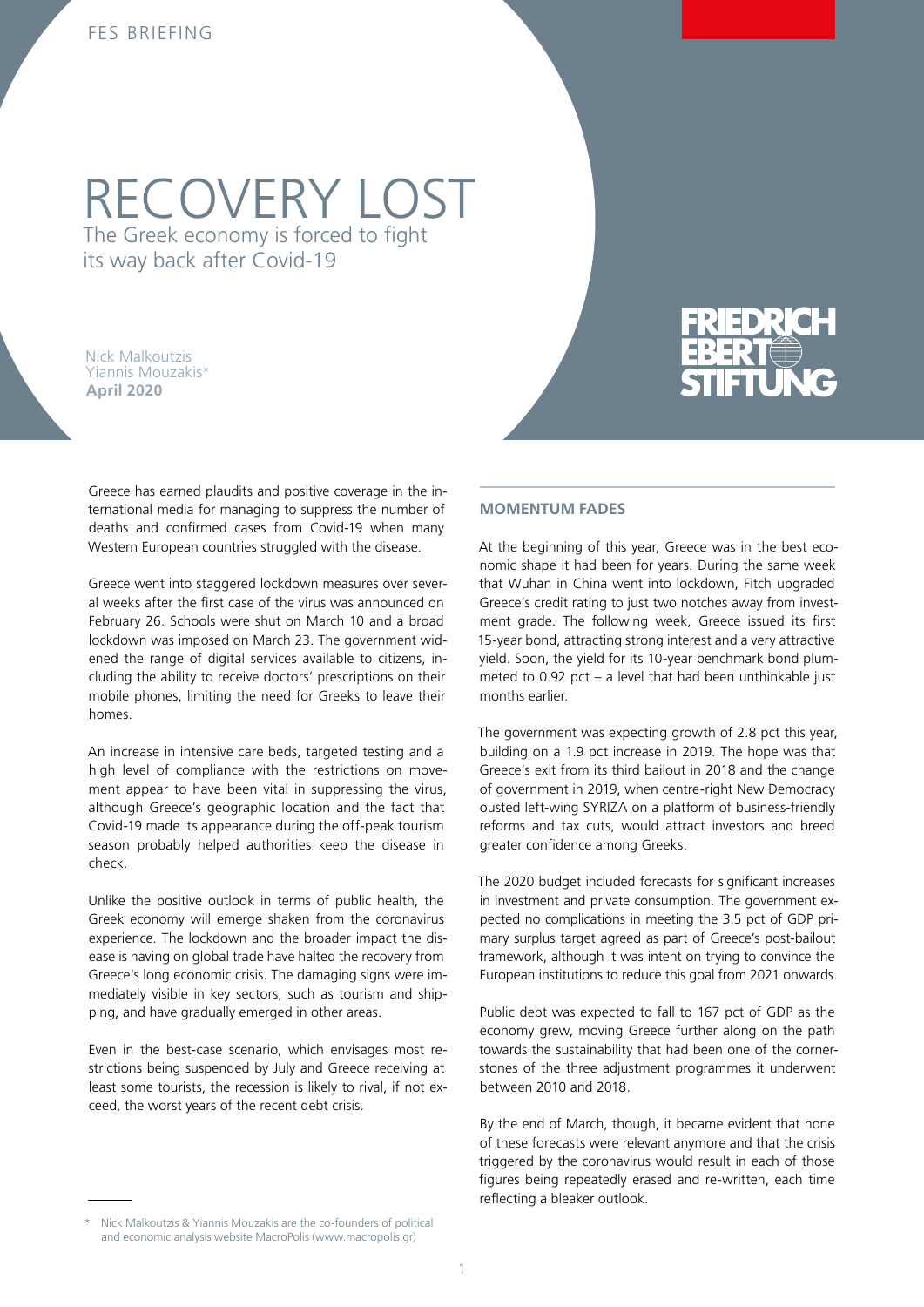#### **DEEP IMPACT**

In a note published at the end of March, the Organisation for Economic Cooperation and Development<sup>1</sup> warned that, among the advanced and emerging economies selected by the think-tank, Greece was most at risk from the coronavirus-inspired shutdown.

Its study suggested that almost 35 pct of Greek GDP could be impacted by the measures adopted to contain the pandemic.

The Covid-19 crisis first struck the Greek economy through external demand. This was initially evident in services, as tourism came to a standstill and shipping routes vanished as global trade seized up.

Exports of goods are also likely to be severely hampered as Greece's largest trading partner, the European Union, is suffering. Beleaguered Italy has consistently been the largest importer of Greek goods over recent years.

However, the biggest blow will come in the tourism sector, which is the lifeblood of the Greek economy. A study by Institute of the Greek Tourism Confederation (INSETE)<sup>2</sup> indicated that in 2018 tourism contributed between 25.7 and 30.9 percent of Greece's GDP in 2018, also factoring in the sector's indirect impact.

There was a gradual shutdown of the industry in March as cancelations mounted, city hotels and seasonal resorts were forced to close and travel came to a halt. Even under the most optimistic assumptions, the second quarter is a complete write-off. The

Figure 1





Figure 2



**1** https://read.oecd-ilibrary.org/view/?ref=126\_126496-evgsi2gmqj& title=Evaluating\_the\_initial\_impact\_of\_COVID-19\_containment\_ measures\_on\_economic\_activity

**<sup>2</sup>** https://insete.gr/wp-content/uploads/2020/02/Tourism-and-Greek-Economy\_2017-2018.pdf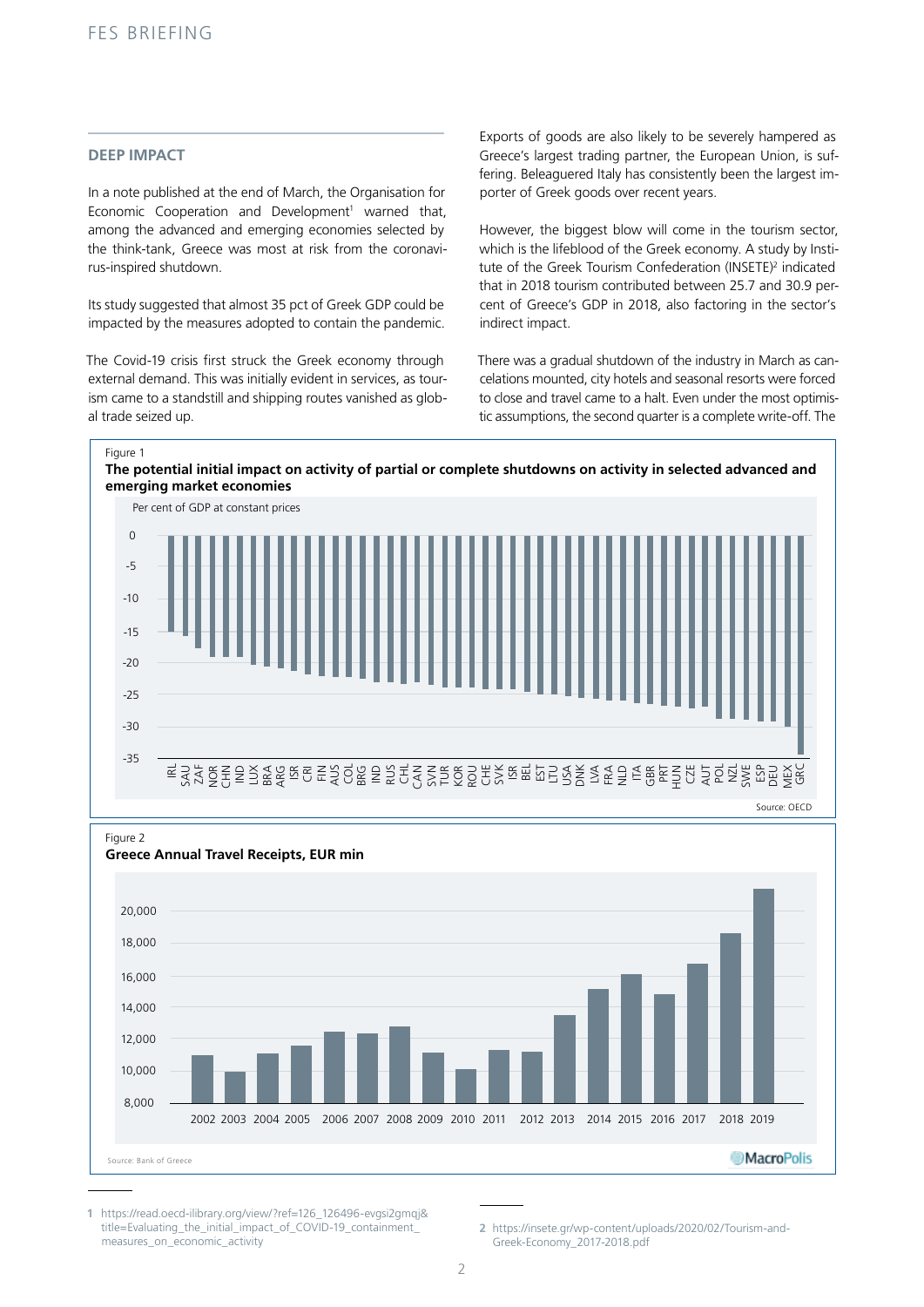

make or break challenge will come in Q3, when developments will not only depend on how well Greece has handled the coronavirus challenge but also on whether visitors from other key destinations like the UK, Germany, Italy, France and the USA will be able to travel in large numbers. If travellers stay at home this summer, up to 17 billion euros in revenues could be at risk

The coronavirus crisis is also expected to trigger a sizeable drop in domestic demand. This is another vital element of the Greek economy as private consumption accounts for around 70 pct of Greek GDP. The closure of a wide range of local businesses as part of the lockdown and the financial difficulties faced by Greek consumers will take their toll this year.

The Greek Finance Ministry estimated in March that around 900,000 businesses, or 90 pct of the active total, were receiving emergency support. This accounted for a total of 2 million salaried staff and self-employed, which is just over half of Greece's entire workforce.

A double-digit drop of household spending this year is a near certainty, meaning it could far exceed the dramatic 10 pct drop seen at the peak of the debt crisis in 2011.

The Covid-19 crisis is also expected to slow down investments, just as the new government was targeting an increase of 13.4 pct in investment spending during 2020 on the back of a more market-friendly approach and a series of tax cuts.

It was no surprise, therefore, that when the International Monetary Fund released its latest World Economic Outlook3 on April 14 it predicted that Greece would suffer the biggest recession of all European economies, with GDP contracting by 10 pct, before a rebound of 5.1 pct in 2021.

Unemployment is seen rising by five points, reaching 22.3 pct. This translates into 1.1 million unemployed. Greece had been hoping to see the jobless figure drop below 700,000 this year.

The threat to jobs was evident in the employment figures for March this year, when there were 41,903 more firings than hirings. This was the worst employment balance on record for March, according to the Labour Ministry's database, known as Ergani.

Although the IMF has traditionally been on the pessimistic side in terms of its forecasts for the Greek economy, there is a consensus among economists that Greece will be dealt a heavy blow this year, even if the contraction does not reach double digits. HSBC expects GDP to shrink by 6 pct, for instance, but Citigroup believes the contraction could reach as much as 14.4 pct. Domestically, the Foundation for Economic and Industrial Research (IOBE) think-tank sees a recession of between 5 and 9 percent, while the Parliamentary Budget Office (PBO) expects GDP to fall by 5.3 to 10.2 pct.

Much will depend on how badly affected economic activity will be over the summer, but there is no doubt that even under a conservative assumption up to 20 billion euros of economic activity could be lost if the crisis leaves a strong mark on the vital second and third quarters of the year.

## **GOVERNMENT MEASURES**

In a bid to mitigate the impact of this crisis, the Greek government has adopted a range of fiscal measures aimed at providing businesses and workers with more breathing space and the ability to survive until the worst is over.

An 800-euro benefit was offered in March to as many as 1.2 million employees who work for businesses that have been forced to close because of the lockdown or firms that have experienced a significant drop in revenue. Similar support has

**<sup>3</sup>** https://www.imf.org/en/Publications/WEO/Issues/2020/04/14/ weo-april-2020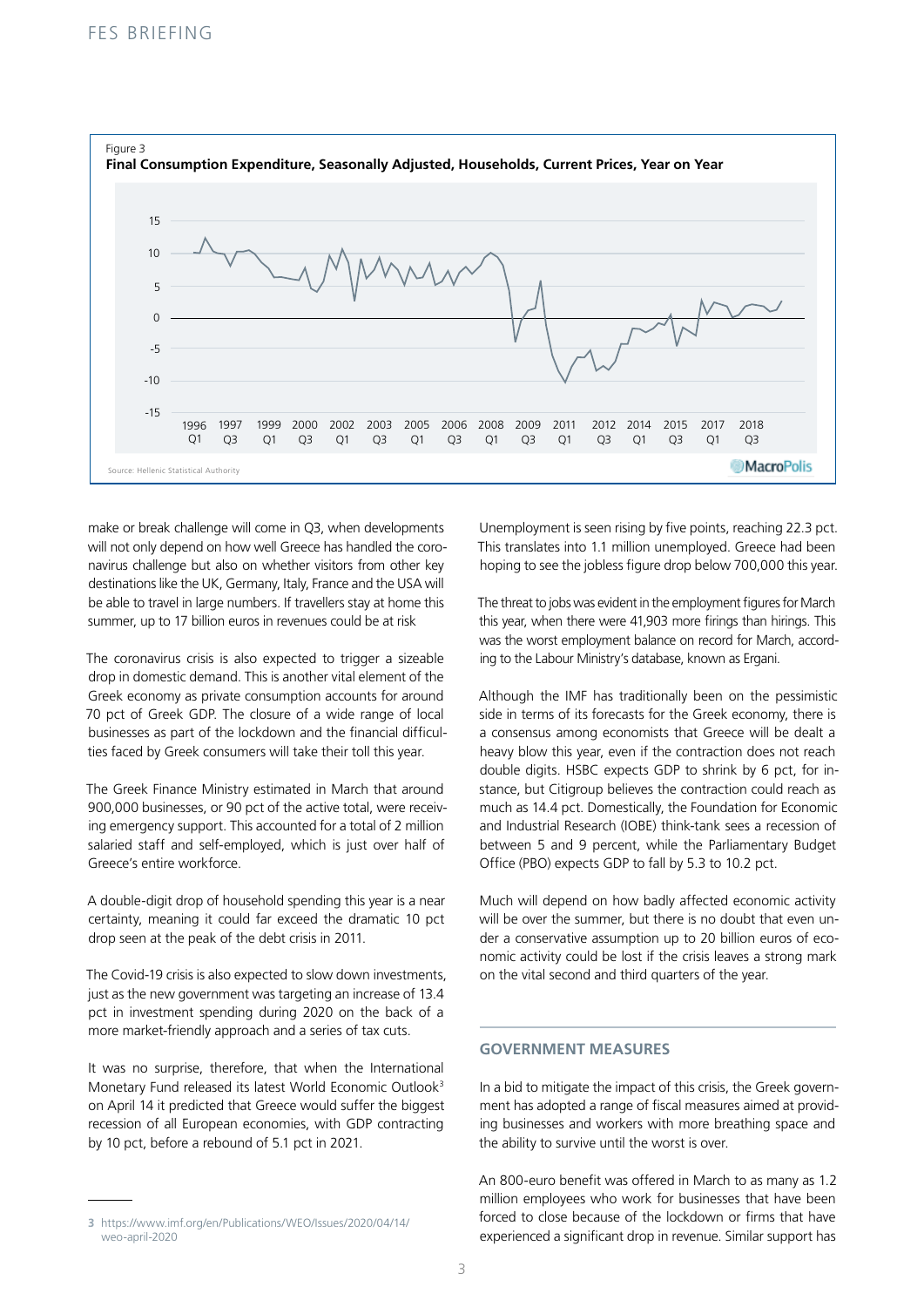

been made available to up to 550,000 self-employed and freelancers. Combined, these measures cover around 60 pct of the private sector workforce.

In April, Prime Minister Kyriakos Mitsotakis also announced an emergency 400-euro supplement for Greece's 155,000 registered long-term unemployed, as well as training and paid community service programmes for those out of work. Also, an Easter bonus was promised to national health system and civil protection employees.

For businesses, the government has suspended VAT and tax payments for up to 800,000 firms, or 76 pct of all legal entities, and is returning up to 1 billion euros in tax pre-payments to SMEs. Discounts of 25 pct are also being offered to companies that pay their VAT bills on time and in full.

The combined cost of the revenue and spending measures means is estimated at 5.6 billion euros by the PBO. Given that support measures will have to be in place for at least three months – March, April and May – the Greek government has admitted that it will have to dip into its cash reserves, built up in previous years ahead of the exit from the third and final bailout in the summer of 2018, to cover the added expense.

At the time of writing, this cash buffer was estimated at around 36 billion euros. However, roughly 16 billion euros of this consists of money lent to Greece by the European Stability Mechanism exclusively for servicing the country's debt. Greece needs to obtain permission from the European institutions to change the use of this portion, a situation the government would like to avoid.

Finance Ministry sources suggested on April 15 that by the end of June the government will likely use 14 billion euros from the cash buffer to plug holes in the budget, leaving a total of 22 billion, most of which is currently ringfenced for debt payments. SYRIZA has accused the government of not being proactive enough in its approach, arguing that a strong stimulus is needed now to limit the extent of the recession later in the year. The opposition party proposed 26-billion-euro package of fiscal measures in early April.

#### **EUROPEAN TOOLS**

The fiscal pressure being generated by the Covid-19 crisis means the decision taken at the March 16 Eurogroup meeting to excuse Greece from having to meet its post-bailout primary surplus target of 3.5 pct of GDP generated relief in Athens. But the fast pace at which the pandemic's economic consequences developed meant it was soon obvious that this extra fiscal leeway would not suffice.

Within days, Prime Minister Mitsotakis had added his name to those of eight other eurozone leaders calling for the issuance of a special-purpose Eurobond. The Greek leader's participation in this initiative seemed a calculated gamble given that one of his first diplomatic efforts after coming to power last summer was to try to put relations with Germany and the Netherlands, two of the eurozone member states most resistant to the idea of debt mutualisation, on a new footing.

Greek officials made it clear that Athens saw the so-called "corona-bond" as a tool to help with the recovery of eurozone economies rather than one to cover the cost of dealing with the virus. Greek hopes for a post-coronavirus financial boost rest with the idea of an EU recovery fund, if such a tool materialises following discussions between European leaders and technocrats.

In Greece's case, the immediate task of maintaining adequate liquidity had been facilitated by the European Central Bank's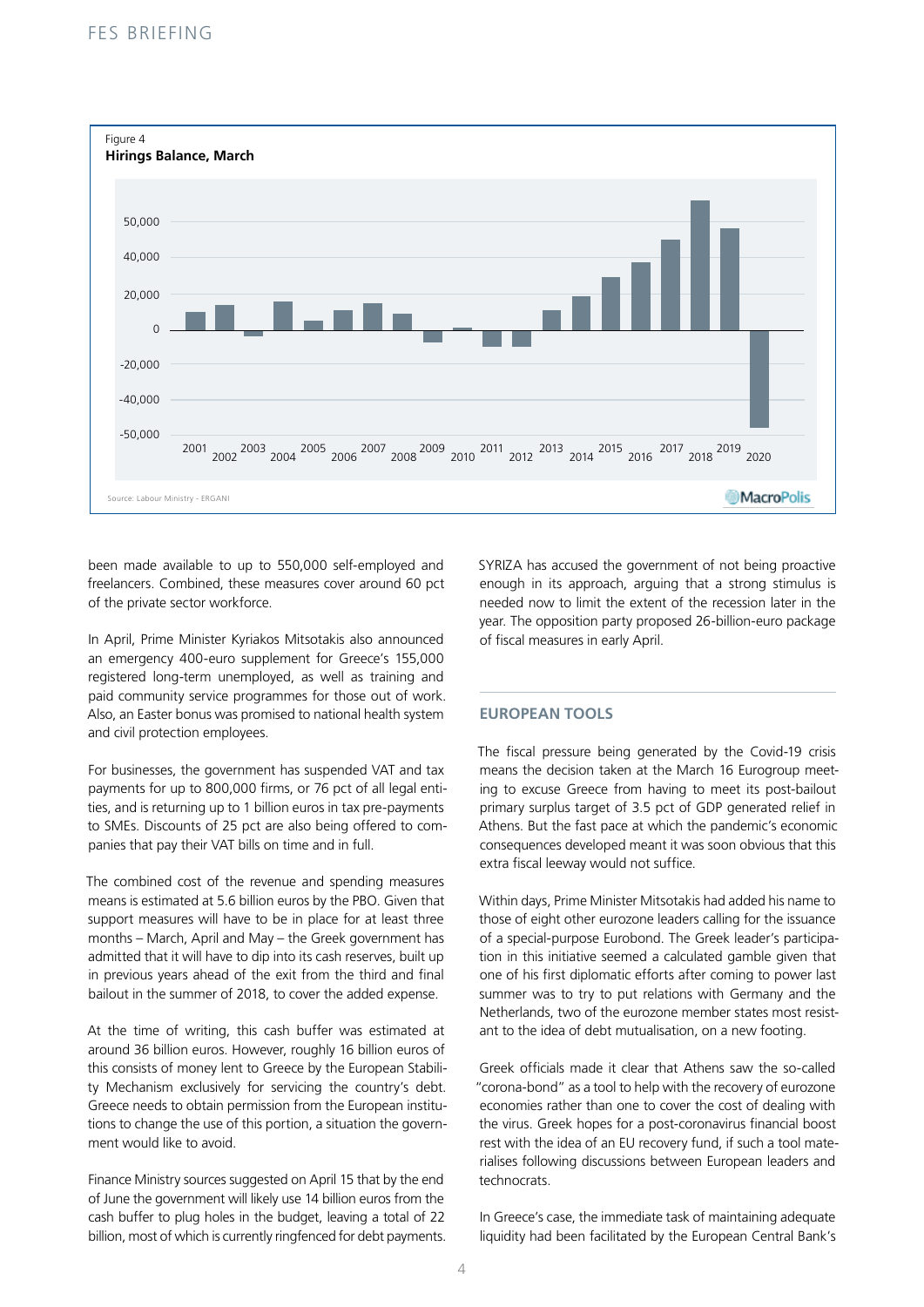decision. In one of the most important moments of this crisis, as viewed from Athens, the ECB announced on March 18 that it will include Greece in its 750-billion-euro Pandemic Emergency Purchase Programme (PEPP).

Greece was not included in ECB asset purchases previously, first due to debt sustainability concerns and then because its credit rating was below investment grade. The adoption of a waiver for Greece made 12 billion euros of its sovereign debt eligible for PEPP. The move immediately calmed investors. Greek yields had skyrocketed by mid-March, with the 10-year benchmark jumping from less than 1 pct to 4 pct, before easing off after the ECB announced that Greece would be eligible for PEPP.

This was followed up a few weeks later by a decision to accept Greek bonds as collateral in the Eurosystem. The eurozone's central bank announced that Greek government bonds (GGBs) would be accepted as collateral even though they remain below investment grade. The decision means Greece can fully benefit from the measures adopted by the ECB in response to tight financial conditions for banks and the sovereigns in the eurozone.

In practical terms, it not only means that Greek banks can use the GGBs they hold (more than 10 billion euros) as collateral to borrow from the ECB at low rates but it also makes the local lenders active players in the market for Greek debt. The latter is a significant boost for Athens as it will have to turn to the markets to borrow more money this year. On April 15, Greece raised 2 billion euros by issuing a 7-year bond that fetched a yield of just over 2 pct. These funds will go towards financing the fiscal hole created by the coronavirus.

The ECB's interventions are also essential in an existential respect because they end a years-long anomaly in the eurozone that meant the member state most in need of cheap liquidity – Greece – was the only one denied access to it. Restoring Greece to its rightful place has been one of the positives of the euro area's response to this new crisis.

Although it went some way to rectifying a negative legacy of the bailout era, the scars of that eight-year period were evident in the lukewarm manner in which Athens reacted to the decision to allow each country in the euro area to access up to 2 pct of their GDP (roughly 4 billion euros in Greece's case) via an ECCL credit line from the European Stability Mechanism.

It was made clear that no extra conditionality would be attached to these funds if the money drawn is used to "support domestic financing of direct and indirect healthcare, cure and prevention related costs." But the idea of going back to the ESM to borrow money, as Greece had done during its debt crisis, was met with trepidation in Athens.

The centre-right government would prefer not to use this resource, or at least avoid being the first administration in the single currency area to ask for a new loan from the ESM because it might spark speculation about a new bailout, reviving the recent and toxic memories of austerity policies and intrusive monitoring by Greece's lenders.

#### **RECOVERY REGAINED?**

It is beyond doubt that the Covid-19 crisis will leave a big dent in Greece's economy, one that will likely be larger than many of its eurozone peers. Moreover, the momentum of the post-bailout recovery that promised more jobs, income and security after years of misery and uncertainty, will have dissipated.

This will create a somewhat grim and, in the short-term at least, dispiriting picture at a national level, but also for Greeks as individuals.

For instance, it is certain that the combination of the economy collapsing, fiscal pressures and new debt, or loans, to finance support measures will have a severe impact on Greece's debt, which was expected to continue on a downward path towards 170 pct of GDP in 2020. The IMF expects Greece to run a budget deficit of 9 pct this year, with public debt nearing 200 pct of GDP. Even if this forecast is too pessimistic, it is certain that Greece's debt sustainability assumptions will need to be revised.

Some sectors of the economy will be particularly badly hit, starting with tourism. A survey by the Hellenic Chamber of Hotels (HCH) of more than 1,700 of its members published in mid-April indicated that 65 percent of year-round hotels and 52 percent of seasonal hotels felt that their bankruptcy was possible or very possible this year, with as many as 45,000 jobs on the line.

The loss of jobs is going to put a new strain on many Greek households which were just starting to feel some relief after a difficult decade. For example, the Centre of Planning and Economic Research (KEPE), a research institute in Athens, estimated in a new study that a one percent reduction in GDP would lead to non-performing mortgages increasing by around 3 pct.

This, in turn, would have worrying implications for Greece's troubled banking sector, which has been focussed over the last few years on reducing the volume of bad loans on its books and is not in a position to help finance a strong rebound from the latest crisis.

All this is likely to leave Greece in a precarious position by the end of the year, struggling to find a way back to the recovery path. The government is hopeful that there will be a V-shaped recovery and that after a sharp fall in Q2 and early Q3, Greece will benefit from having handled the pandemic well. In this scenario, local businesses are seen resuming output before the summer and visitors returning to vacation in Greece from July onwards.

In an interview with Kathimerini newspaper<sup>4</sup> on April 18, PM

-it-takes-pm-mitsotakis-tells-kathimerini

**<sup>4</sup>** https://www.ekathimerini.com/251830/article/ekathimerini/ comment/ government-prepared-to-do-what